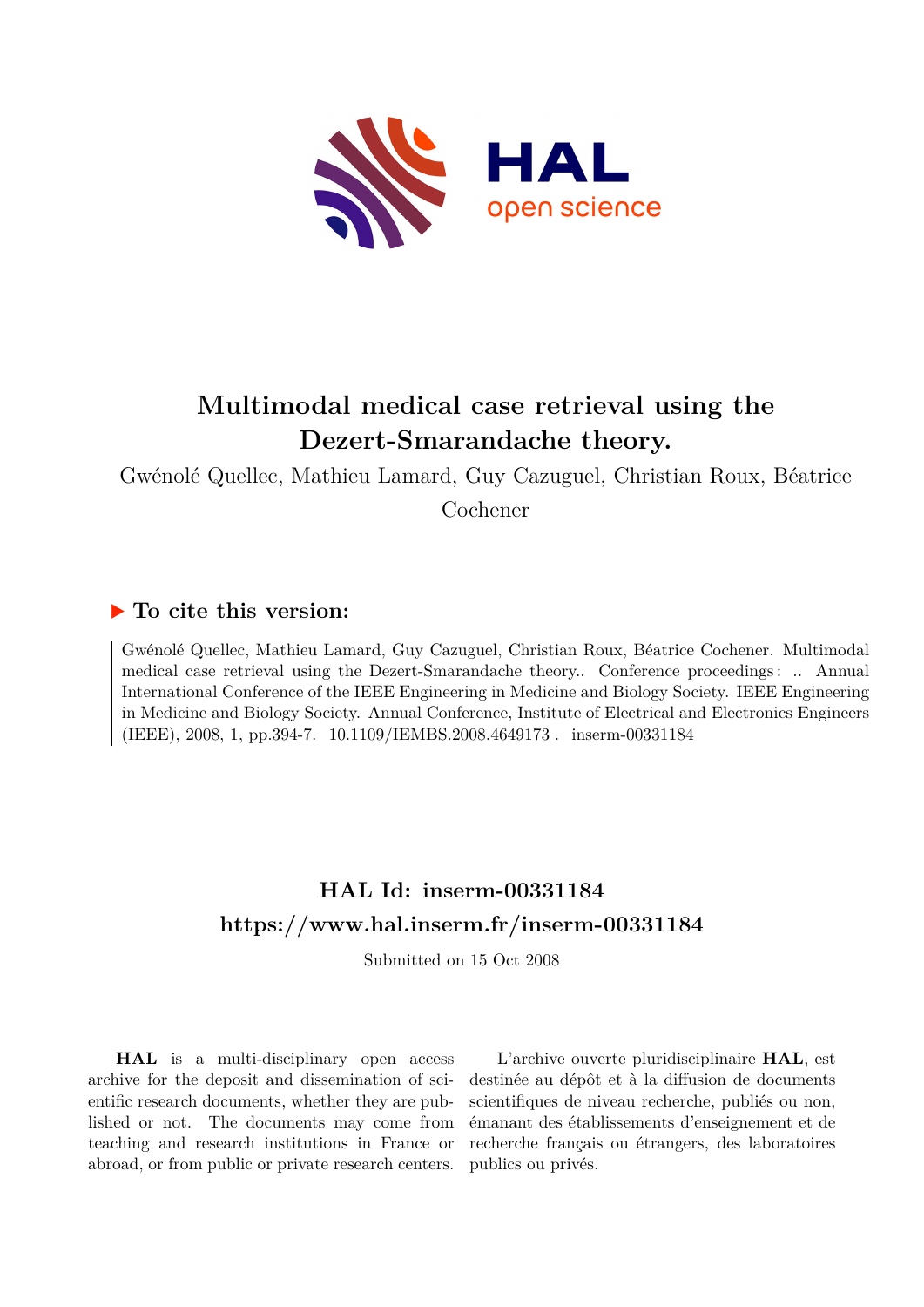# *Multimodal medical case retrieval using the Dezert-Smarandache theory*

Quellec Gwénolé <sup>12</sup>, Lamard Mathieu <sup>1</sup>\*, Cazuguel Guy <sup>12</sup>, Roux Christian <sup>12</sup>, Cochener Béatrice <sup>13</sup>

<sup>1</sup> Laboratoire de Traitement de l'Information Medicale - Latim INSERM : U650, Université de Bretagne Occidentale - Brest, Hopital Morvan, 5 *Avenue Foch, 29609 Brest Cedex,FR*

*TELECOM Bretagne 2 Institut T L COM* É É *, UEB; Dpt ITI, Brest, F-29200,FR*

*Service d'ophtalmologie 3 CHU Brest, FR*

\* Correspondence should be adressed to: Mathieu Lamard <mathieu.lamard@univ-brest.fr>

#### **Abstract**

**Most medical images are now digitized and stored with semantic information, leading to medical case databases. They may be used for aid to diagnosis, by retrieving similar cases to those in examination. But the information are often incomplete, uncertain and sometimes conflicting, so difficult to use. In this paper, we present a Case Based Reasoning (CBR) system for medical case retrieval, derived from the Dezert-Smarandache theory, which is well suited to handle those problems. We introduce a case retrieval specific frame of discernment , which associates each element of with a case in the database; we take advantage of the flexibility offered by the DSmT s hybrid models to** ' **finely model the database. The system is designed so that heterogeneous sources of information can be integrated in the system: in particular images, indexed by their digital content, and symbolic information. The method is evaluated on two classified databases: one for diabetic retinopathy follow-up (DRD) and one for screening mammography (DDSM). On these databases, results are promising: the** retrieval precision at five reaches 81.8% on DRD and 84.8% on DDSM.

**Author Keywords** Case based reasoning ; Dezert-Smarandache theory ; Diabetic Retinopathy ; Image indexing ; Mammography

#### **INTRODUCTION**

In medicine, the knowledge of experts is a mixture of textbook knowledge and experience through real life clinical cases. Consequently, there is a growing interest in case-based reasoning (CBR), introduced in the early 1980s, for the development of medical decision support systems [1]. The underlying idea of CBR is the assumption that analogous problems have similar solutions, an idea backed up by physicians' experience. In CBR, the basic process of interpreting a new situation revolves around the retrieval of relevant cases in a case database. The retrieved cases are then used to help interpreting the new one.

We propose in this article a CBR system for the retrieval of medical cases made up of a series of images with contextual information: a class of CBR problems which has hardly been treated. The proposed system is applied to a Diabetic Retinopathy (DR) multimedia database built up in our laboratory; to diagnose DR, physicians analyze series of multimodal photographs together with contextual information such as the patient age, sex and medical history. To show that the method is generic, we also applied it to DDSM, a public access database for screening mammography; to screen mammography, physicians analyze two views of each breast, with associated contextual information.

When designing a CBR system to retrieve such cases, several problems arise. We have to aggregate heterogeneous sources of evidence (images, contextual information) and to manage missing information. These sources may be uncertain and conflicting. As a consequence, we applied the Dezert-Smarandache Theory (DSmT) of plausible and paradoxical reasoning, proposed in recent years [2], which is well suited to fuse uncertain, highly conflicting and imprecise sources of evidence.

### **MATERIAL AND METHODS**

#### **Databases**

Diabetic retinopathy database: the diabetic retinopathy (DR) database contains retinal images of diabetic patients, with associated anonymous information on the pathology. Diabetes is a metabolic disorder characterized by sustained inappropriate high blood sugar levels. This progressively affects blood vessels in many organs, which may lead to serious renal, cardiovascular, cerebral and also retinal complications. Different lesions appear on the damaged vessels, which may lead to blindness. The database is made up of 63 patient files containing 1045 photographs altogether. Images have a definition of 1280 pixels/line for 1008 lines/image. They are lossless compressed images. Patients have been recruited at Brest University Hospital since June 2003 and images were acquired by experts using a Topcon Retinal Digital Camera (TRC-50IA) connected to a computer. An example of an image series is given in figure 1.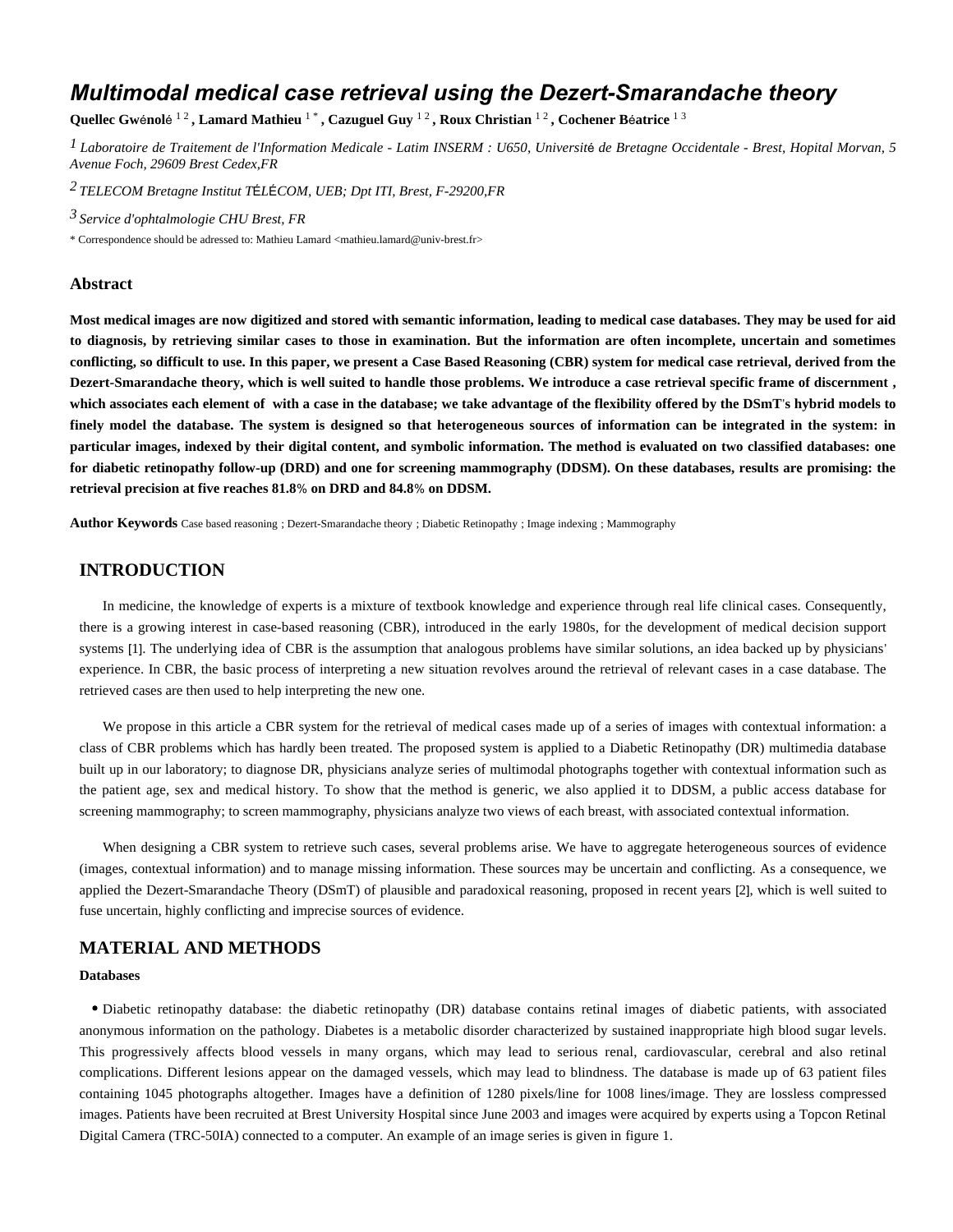The contextual information available is the patients' age and sex and structured medical information (about the general clinical context, the diabetes context, eye symptoms and maculopathy). Thus, at most, patients records are made up of 10 images per eye (see figure 1) and of 13 contextual attributes; 12.1% of these images and 40.5% of these contextual attribute values are missing. The disease severity level, according to ICDRS classification [3], was determined by experts for each patient. The distribution of the disease severity among the above-mentioned 63 patients is given in table I.

• Digital Database for Screening Mammography (DDSM): the DDSM project [4] has built a mammographic image database for research on breast cancer screening. It is made up of 2277 patient files. Each one includes two images of each breast, associated with some patient information (age at time of study, rating for abnormalities, American College of Radiology breast density rating and keyword description of abnormalities) and imaging information. The following contextual attributes are taken into account in the system:

- the age at time of study
- breast density rating

Images have a varying definition, of about 2000 pixels/line for 5000 lines/image. An example of image sequence is given in figure 2. Each patient file has been graded by a physician. Patients are then classified in three groups: normal, benign and cancer. The distribution of grades among the patients is given in table I.

#### **Including images in the retrieval system**

To include images in the proposed retrieval system, we have to define a distance measure between images and to cluster images acquired at a given imaging modality into a finite number of groups. For this purpose, we follow the usual steps of Content-Based Image Retrieval (CBIR) [5]: 1) building a signature for each image (i.e. extracting a feature vector summarizing their numerical content), and 2) defining a distance measure between two signatures. Thus, measuring the distance between two images comes down to measuring the distance between two signatures. We can then cluster similar image signatures according to the defined distance measure.

In previous studies, we proposed to compute a signature for images from their wavelet transform (WT) [6]. These signatures model the distribution of the WT coefficients in each subband of the decomposition. The associated distance measure d [6] computes the divergence between these distributions. We used these signature and distance measure to cluster similar images.

Any clustering algorithm can be used, provided that the distance measure between feature vectors can be specified. We used FCM (Fuzzy C-Means) [7], one of the most common algorithms, and replaced the Euclidian distance by d.

#### **Dezert-Smarandache Theory**

The Dezert-Smarandache Theory (DSmT) allows to combine any type of independent sources of information represented in term of belief functions. It is more general than probabilistic fusion or Dempster-Shafer theory (DST). It is particularly well suited to fuse uncertain, highly conflicting and imprecise sources of evidence [2].

The fusion model: let  $\theta = {\theta_1, \theta_2, ...}$  be a set of hypotheses under consideration for a fusion problem;  $\theta$  is called the frame of discernment. In DST, these hypotheses are assumed incompatibles (constrained model  $\mathcal{M}^0(\theta)$ ), while in DSmT they are not (free model  $\mathcal{M}^{\text{f}}(\theta)$ ): if  $\theta$  = {"blue ", "red"}, we may model objects that are both blue and red (magenta). Thus, in DSmT, a belief mass  $m(A)$  is assigned to each element A of the hyper-power set D( $\theta$ ), i.e. the set of all composite propositions built from elements of  $\theta$  with  $\theta$  and  $\theta$  operators, such that m( $\emptyset$ ) = 0 and  $\Sigma_{A \in \mathcal{D}}$  (  $\theta_1$  m(A) = 1; m is called a generalized basic belief assignment (gbba). Nevertheless, it is possible to introduce constraints in the model [2] (hybrid model  $\mathcal{M}(\theta)$ ): we can specify pairs of incompatible hypotheses  $(\theta_a, \theta_b)$ , i.e. each subset A of  $\theta_a$  n $\theta_b$  must have a null mass, noted A  $\in$  C  $(\theta)$ .

• The fusion operators and the decision functions: to fuse information in the DSmT framework, the user specifies a gbba m if or each source of evidence  $S_j$ ,  $j = 1..N$ . Then, these gbba are fused into a global gbba  $m_f$ , according to a given rule of combination. Several rules have been proposed to combine mass functions, including the hybrid rule of combination or the PCR (Proportional Conflict Redistribution) rules [2].

• The decision functions: once the fused gbba  $m_f$  has been computed, a decision function (such as the credibility, the plausibility or the pignistic probability) is used to evaluate the probability of each hypothesis. The pignistic probability BetP, a compromise between the other two functions, is used since it provides the best system performance: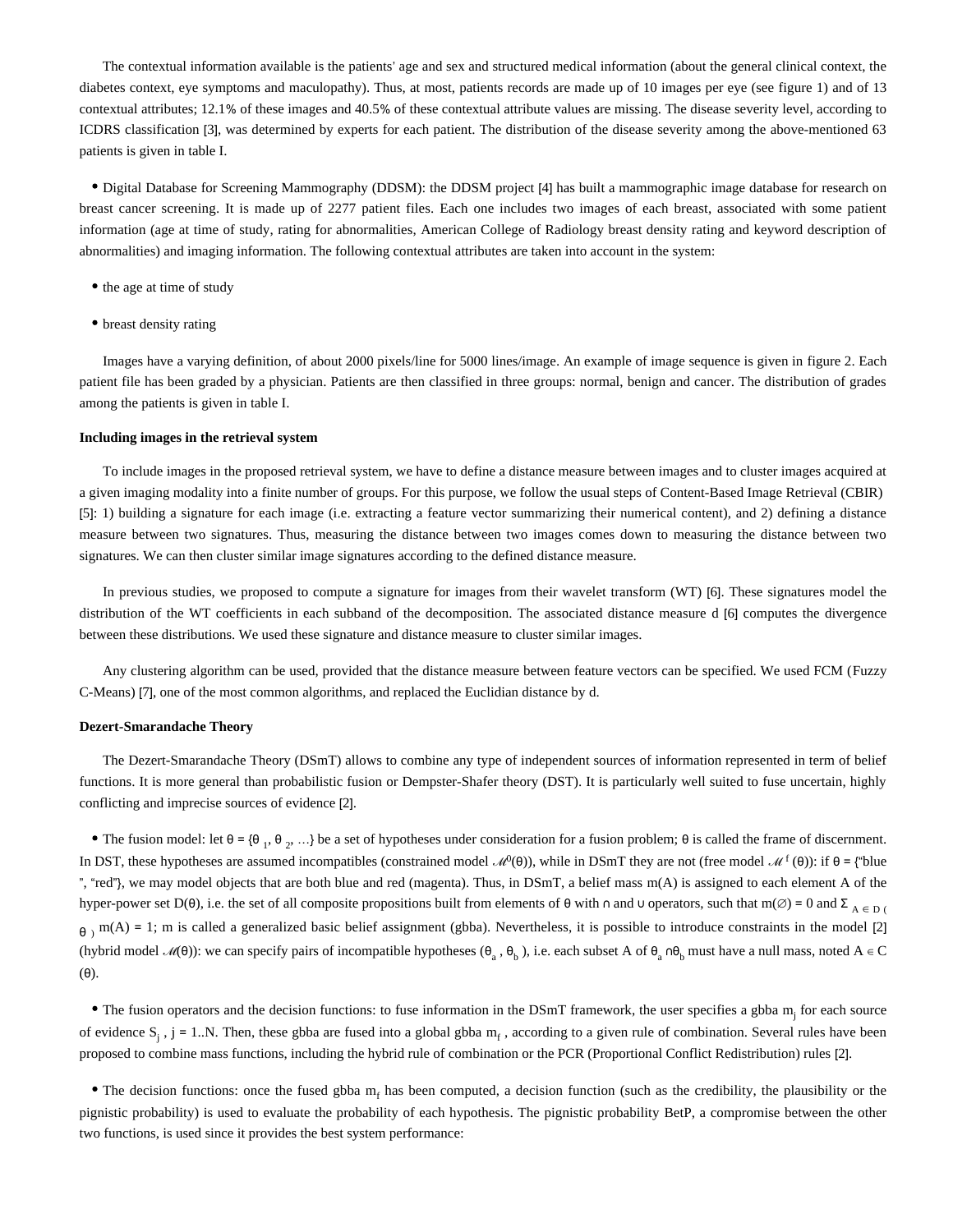$$
BetP(A) = \sum_{B_i \in D(\theta), B_i \notin V(\theta)} \frac{\mathsf{C}_{\mathcal{M}}(B_i \cap A)}{\mathsf{C}_{\mathcal{M}}(B_i)} m(B_i)
$$

where

 $\mathcal{M}(\mathsf{B}_i)$  is the cardinality of  $\mathsf{B}_i$  in the Venn diagram of  $\mathcal{M}(\theta)$ : in the examples of figure 3,  $\mathcal{M}^{0}(\Theta_1) = 1,$  $\mathcal{M}^{\text{f}}(\Theta_1) = 4$  and  $\mathcal{M}^{(\theta_1)} = 2.$ 

#### **Dezert-Smarandache Theory Based Retrieval**

• Outline of the method: let  $c_q$  be a case placed as a query by the user. We want to rank the cases in the database by decreasing order of relevance for  $c_q$ . In that purpose, for each case  $c_i$  in the database,  $i = 1..M$ , we estimate the degree of relevance of  $c_i$  for  $c_q$ , noted DR( $c_i$ ,  $c_q$ ); then we rank the cases  $c_i$  by decreasing order of DR( $c_i$ ,  $c_q$ ), and the top five results are returned to the user. To compute DR( $c_i$ ,  $c_q$ ), we see each case descriptor as a source of evidence: the degrees of relevance are first estimated for each case feature  $F_j$ ,  $j = 1..N$ , noted  $DR_j(c_i, c_q)$ (as described in section II-D.3), they are then translated into gbba (see section II-D.4) which are fused in the DSmT framework. Finally, DR( $c_i$ ,  $c_q$ ) is estimated from the fused gbba by the pignistic probability (see equation 1). The procedure is summed up in figure 5.

The model: the following frame of discernment is used for the fusion problem:  $\theta = \{C_1, C_2, \dots, C_M\}$ , where  $C_i$  is the hypothesis " $c_i$  is relevant for  $c_q$ ", i = 1..M. The cardinal of D( $\theta$ ) is hyper-exponential in M (it is majored by 2<sup>2M</sup>). As a consequence, from computational considerations, it is necessary to include constraints in the model. These constraints are also justified by logical considerations. Indeed, it is not possible for the case  $c_q$  to be similar to both cases  $c_a$  and  $c_b$  if

- $c_a$  and  $c_b$  are dissimilar, or
- $c_a$  and  $c_b$  have different severity levels

In those cases, we set  $A \in C(\theta)$   $\forall$   $A \subseteq C_a \cap C_b$ . To build the model  $\mathcal{M}(\theta)$ , we first define a non-oriented graph  $G_c = (V, E)$ , that we call compatibility graph; each vertex v ∈ V represents an hypothesis and each edge e ∈ E a couple of compatible hypothesis. To build G<sub>c</sub>, we link the hypothesis associated with each case  $c_i$  to the hypothesis associated with its 1 nearest neighbors at the same severity level. The distance measure used to find the nearest neighbors is simply a linear combination of heterogeneous distance functions (one for each case feature  $F_i$  see section II-B for images), managing missing values [8]. We noticed that the complexity of the fusion operators mainly depends on the cardinality of the largest clique in  $G_c$  (a clique is a set of vertices V such that for every two vertices in V, there exists an edge connecting the two). The number l is closely related to the cardinality of the largest clique in  $G<sub>c</sub>$  and consequently to the complexity of the fusion operation. Finally, the hybrid model  $\mathcal{M}(\theta)$  is built from  $G_c$  by identifying all the cliques in  $G_c$  (see figure 4).

The degree of relevance: to compute the degree of relevance  $DR_j(c_i, c_q)$  that a case  $c_i$  is relevant for  $c_q$ , given the feature  $F_j$ , we first define a finite number of states  $f_{jk}$  for  $F_j$ . Then we compare the membership degree of  $c_i$  ( $\alpha_{jk}$  ( $c_j$ )) and of  $c_q$  ( $\alpha_{jk}$  ( $c_q$ )) to each state  $f_{jk}$ . If  $F_j$  is a discrete variable, we associate a state with each possible value for  $F_j$  and  $\alpha_{jk}$  is a Boolean function. If  $F_j$  is an image attribute,  $\alpha_{jk}$  (c) is the membership degree of a case c to the  $k<sup>th</sup>$  image cluster (see section II-B - the same clustering algorithm is used for simple continuous variables such as age). We assume that the state of the cases in the same class are predominantly in a subset of states for  $F_i$ . So, in order to estimate the conditional probabilities, we use a correlation measure  $S_{jk_1k_2}$  between two feature states  $f_{jk_1}$  and  $f_{jk_2}$ , regarding the class of the cases at these states. To compute  $S_{jk_1k_2}$ , we first compute the mean membership  $D_{jk_1c}$  (resp.  $D_{jk_2c}$ ) of cases in a given class c to the state  $f_{jk_1}$  (resp.  $f_{jk_2}$ ) ( equation 2):

$$
\begin{cases}\nD_{jkc} = \beta \frac{\sum_{x} \delta(x, c) \alpha_{jk}(x)}{\sum_{x} \delta(x, c)} \\
\sum_{c=1}^{C} (D_{jkc})^2 = 1, \forall (j, k)\n\end{cases}
$$

where  $\delta(x, c) = 1$  if x is in class c,  $\delta(x, c) = 0$  otherwise, and  $\beta$  is a normalizing factor. S<sub>jk, k<sub>2</sub></sub> is given by equation 3: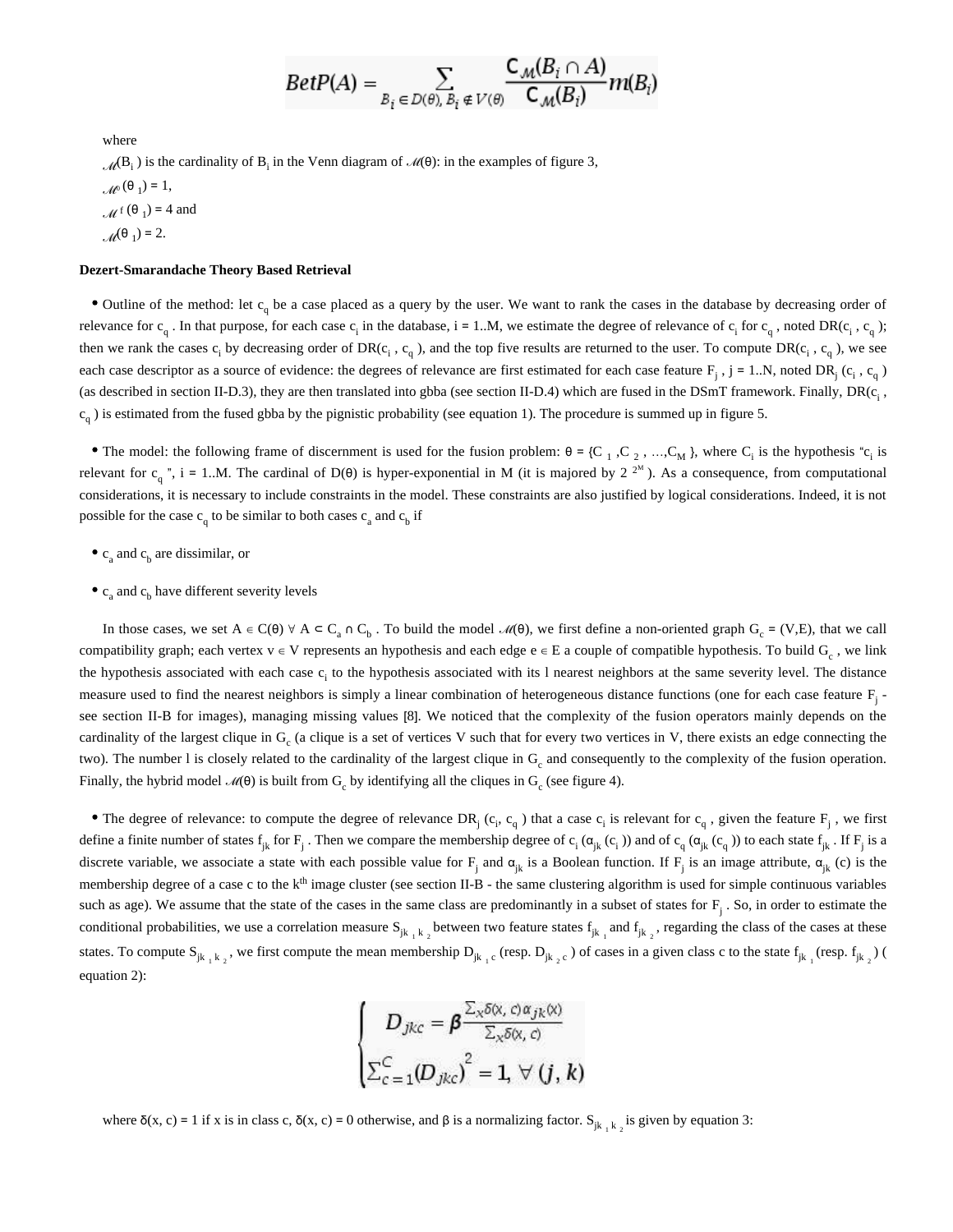$$
S_{jk_1k_2} = \sum_{c=1}^{C} D_{jk_1c} D_{jk_2c}
$$

the expression of  $DR_j(c_i, c_q)$  is given by the following equation:

$$
DR_j(c_i, c_q) = \sum_{k_1} \sum_{k_2} \alpha_{jk_1}(c_i) S_{jk_1k_2} \alpha_{jk_2}(c_q)
$$

 $\bullet$  The generalized basic belief assignments (gbba): The gbba  $m_i$  is then defined as follows:

We identify the cases  $(c_i)_{i=1...M}$  ' $\leq_M$  such that DR<sub>j</sub>  $(c_i, c_q) > \tau_j$ ,

$$
\bullet_{\text{We set}} m_j\big(\bigcup_{i=1}^M \simeq M_{i}\big) = m_{j0}
$$

• 
$$
w_{e \text{ set}} m_j(\bigcup_{i=1}^{M} C_i) = 1 - m_{j0}
$$

To find  $\tau_j$ , we define the following test  $T_j = \text{if } DR_j(c_i, c_q) > \tau_j$  then  $C_i$  is true, otherwise  $C_i$  is false". The sensitivity (resp. the specificity) of  $T_j$  represents the degree of confidence in a positive (resp. negative) answer to  $T_j$ .  $T_j$  is relevant if it is both sensitive and specific. As  $T_j$ increases, sensitivity increases and specificity decreases. So, we set  $\tau_j$  as the intersection of the two curves "sensitivity according to  $\tau_j$ " and " specificity according to  $\tau_j$ ", using a dichotomic search. We set  $m_{j,0}$  as the sensitivity of  $T_j$ .  $\forall i = 1$  is assigned the degree of uncertainty of  $T_j$ . Note that a single setup  $(\tau_j, m_{j,0})$  is used for each feature, whatever  $c_i$  and  $c_q$ .

### **RESULTS**

The mean precision at five (mp5) of the system, i.e. the mean number of relevant cases among the top five results, is 78.6% for DRD and 82.1% for DDSM. As a comparison, the mp5 obtained by CBIR (when cases are made up of a single image), with the same image signatures, is 46.1% for DRD and 70.0% for DDSM [6]. To evaluate the contribution of the proposed system for the retrieval of heterogeneous and incomplete cases, it is compared to the linear combination of heterogeneous distance functions [8] that was used to build the model. A mp5 of 52.3% was achieved by this method for DRD and of 71.4% for DDSM. To assess the robustness of the method regarding missing information, 1) we generated artificial cases from each case in the database by removing attributes, 2) we placed sequentially each artificial case as a query to the system and 3) we plotted on figure 2 the precision at five of these queries according to the number of available attributes.

#### **DISCUSSION AND CONCLUSION**

In this article, we introduce a method to include image series, with contextual information, in CBR systems. DSmT is used to fuse the output of several sensors (cases features). We introduced a case retrieval specific frame of discernment θ, which associates each element of θ with a case in the database; we use the flexibility offered by the DSmT's hybrid models  $\mathcal{M}(\theta)$  to finely model the database. On DRD, the method largely outperforms our first CBIR algorithm (78.6%/46.1%). This stands to reason because experts generally need more than one image to correctly diagnose the patient's disease severity level. The improvement is also interesting on DDSM (82.1%/70.0%). This non-linear retrieval method is significantly more precise than a simple linear combination of heterogeneous distances on both databases (78.6%/52.3% on DRD, 82.1%/71.4% on DDSM). Moreover, if we use a Bayesian network to infer the missing values, prior to estimating the degree of relevance (described in section II-D.3), the mp5 becomes 81.8% on DRD and 84.8% on DDSM. It is a possible alternative to the decision tree based retrieval system we proposed previously [9] (giving a performance of 79.5% in mp5 on DRD). Finally, the proposed framework is also interesting for being generic: any multimedia database may be processed, as far as a procedure to cluster cases is provided for each new modality (sound, video, etc).

#### **References:**

- <sup>1</sup> 1. Bichindaritz I, Marling C Case-based reasoning in the health sciences: What's next?. Artificial Intelligence in Medicine. 36: (2) 127- 135 january 2006;
- 2. Smarandache F , Dezert J Advances and Applications of DSmT for Information Fusion II. American Research Press; Rehoboth 2006;
- 3. Wilkinson C , Ferris FRK Proposed international clinical diabetic retinopathy and diabetic macular edema disease severity scales. Ophthalmology. 110: (9) 1677- 1682 2003;
- 4. Heath M , Bowyer KDK Current status of the digital database for screening mammography. Digital Mammography. Kluwer Academic Publishers; 457- 460 1998;
- 5. Smeulders A , Worring M , Santini S , Gupta A , Jain R Content-based image retrieval at the end of the early years. IEEE Transactions on PAMI. 22: (12) 1349- 1380 December 2000;
- 6. Lamard M , Quellec G , Bekri L , Cazuguel G , Cochener B , Roux C Content based image retrieval based on wavelet transform coefficients distribution. Proceedings of the 29th annual international conference of the IEEE EMBS august 2007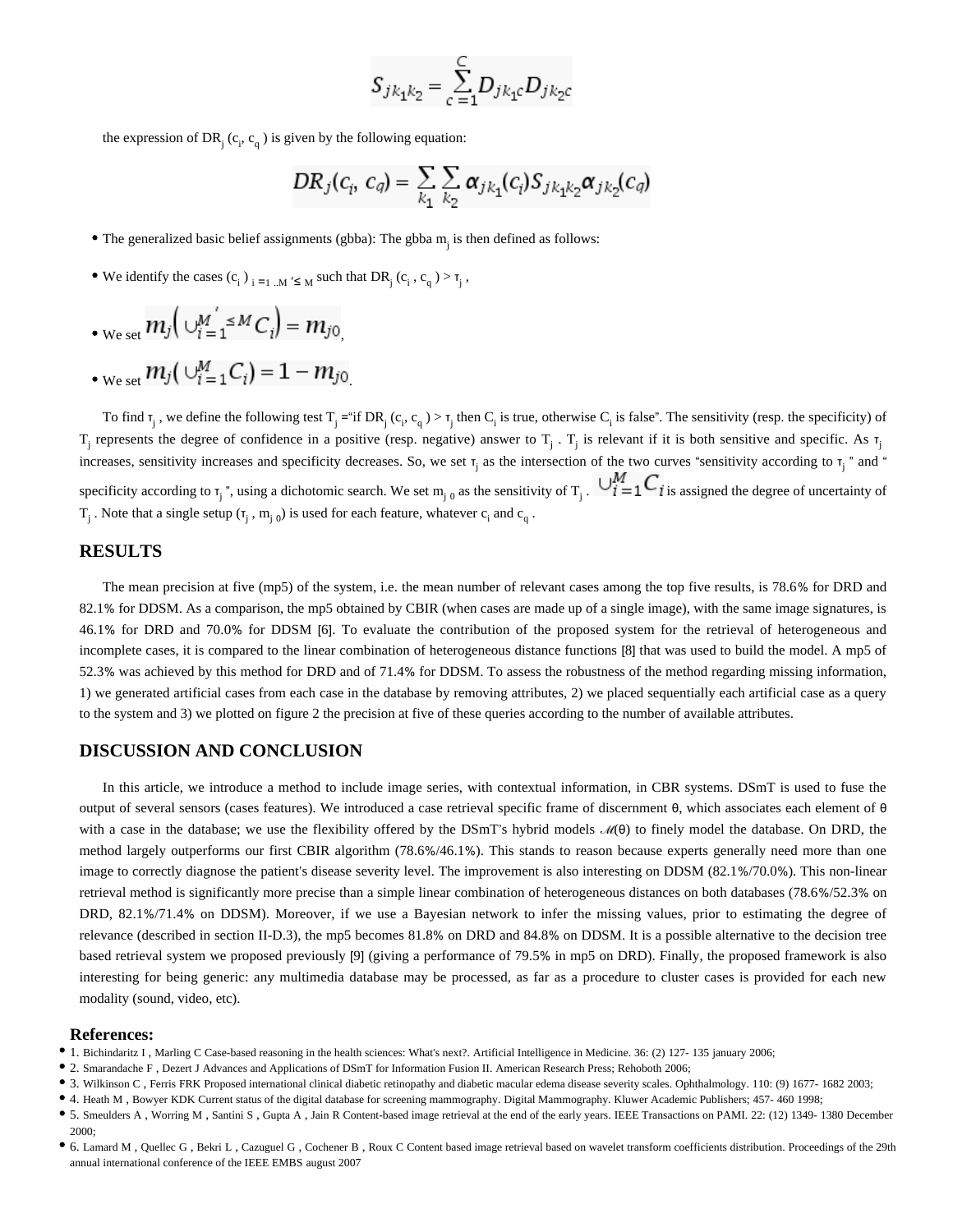- 7. Bezdek J Fuzzy mathematics in pattern classification. PhD dissertation. Applied Math. Center, Cornell University; Ithaca 1973;
- 8. Wilson D , Martinez T Improved heterogeneous distance functions. Journal of Artificial Intelligence Research. 6: 1- 34 1997;
- 9. Quellec G , Lamard M , Bekri L , Cazuguel G , Cochener B , Roux C Multimedia medical case retrieval using decision trees. 29th annual international conference of the IEEE EMBS august 2007 4536- 4539

#### **Fig. 1**

Photograph series of a patient eye

Images (a), (b) and (c) are photographs obtained by applying different color filters. Images (d) to (j) form a temporal angiographic series: a contrast product is injected and photographs are taken at different stages (early (d), intermediate (e)-(i) and late (j)).



#### **Fig. 2**

Mammographic image sequence of the same patient. (a) and (b) are two views of the left breast, (c) and (d) are two views of the right one.



#### **Fig. 3**

Considering the frame of discernment  $\theta = {\theta_1, \theta_2, \theta_3}$ , the figure represents, from left to right, the Venn diagram of the constrained, the free and a hybrid model (in which  $\theta$ <sub>3</sub> is incompatible with the other two hypotheses). A non-empty intersection between circles means the corresponding hypotheses are compatible.

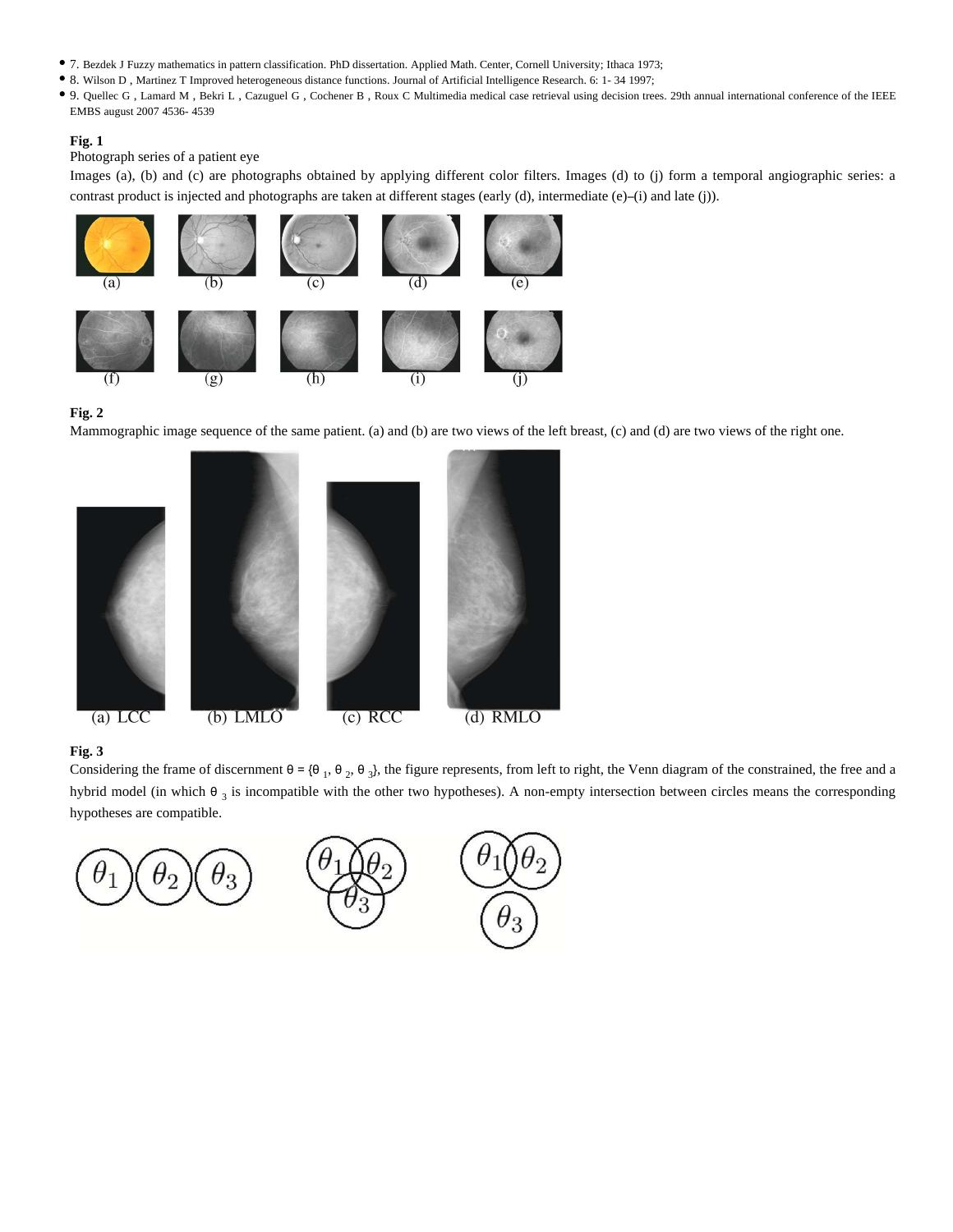## **Fig. 4**

Building the model  $M(\theta)$  from the compatibility graph. An example of compatibility graph is shown on figure (a). Hypotheses associated with cases at different severity levels are represented with different colors.



## **Fig. 5**

Outline of the method



# **Fig. 6**

Robustness with respect to missing values. Note that cases are returned at random when no attributes are inputted (0 on the X axis).